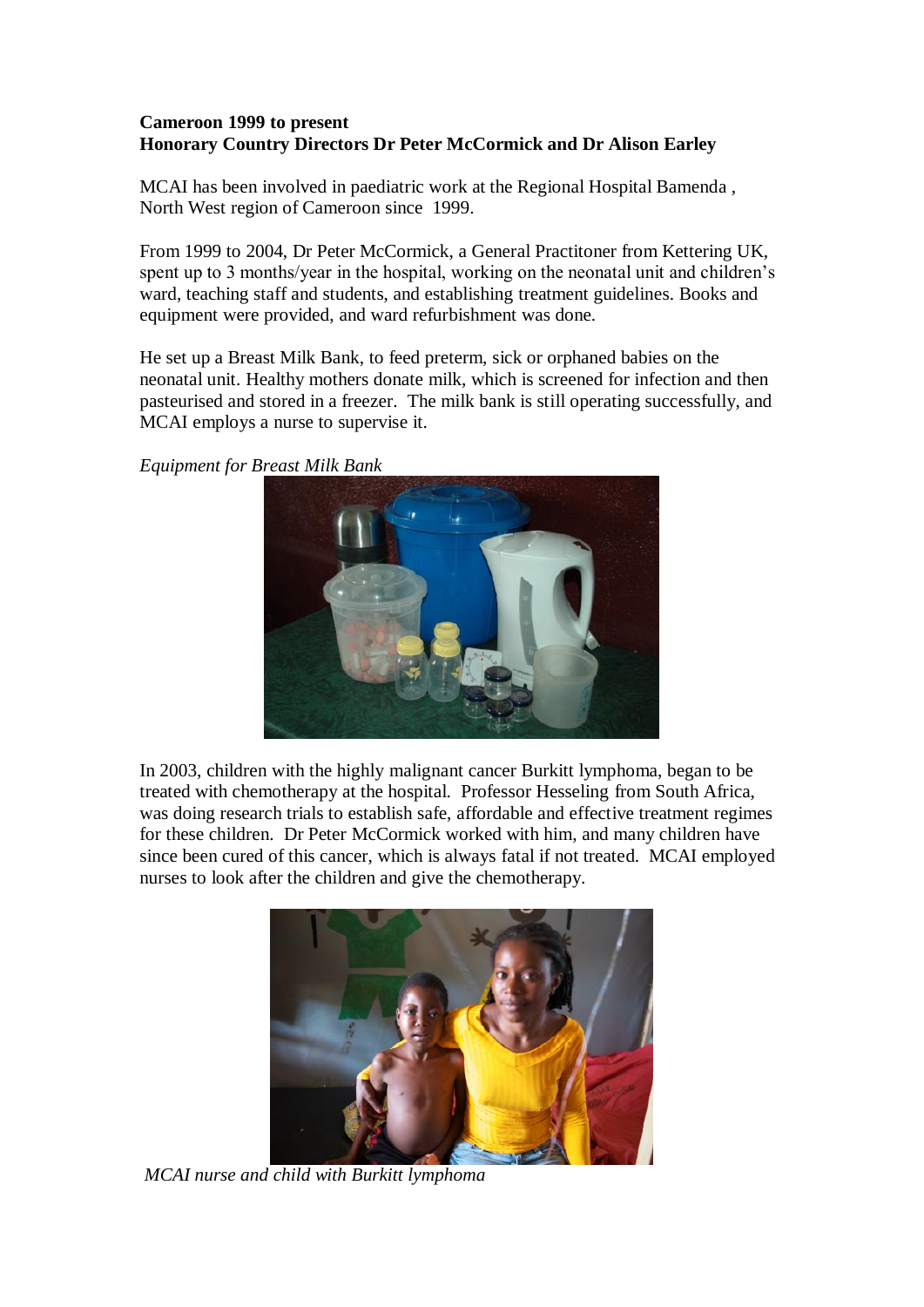In 2004 Dr Alison Earley a UK paediatrician, took over as MCAI's project lead for Cameroon. In the same year a Cameroonian consultant, Dr Frida Sunjoh, started work in the hospital, as the only specialist paediatrician in the North West Region. She immediately recognized the need to establish a Prevention of Mother To Child Transmission (PMTCT) programme for HIV positive mothers, and to improve care for HIV +ve babies and children. MCAI has been able to help with this, and since 2006, has been employing nurses to recruit HIV +ve mothers to the PMTCT programme and follow up their babies. In 2011, we extended this programme to Nkwen clinic, in a very poor area of Bamenda, where a similar programme is now running.



*PMTCT nurses at Nkwen, Bamenda*